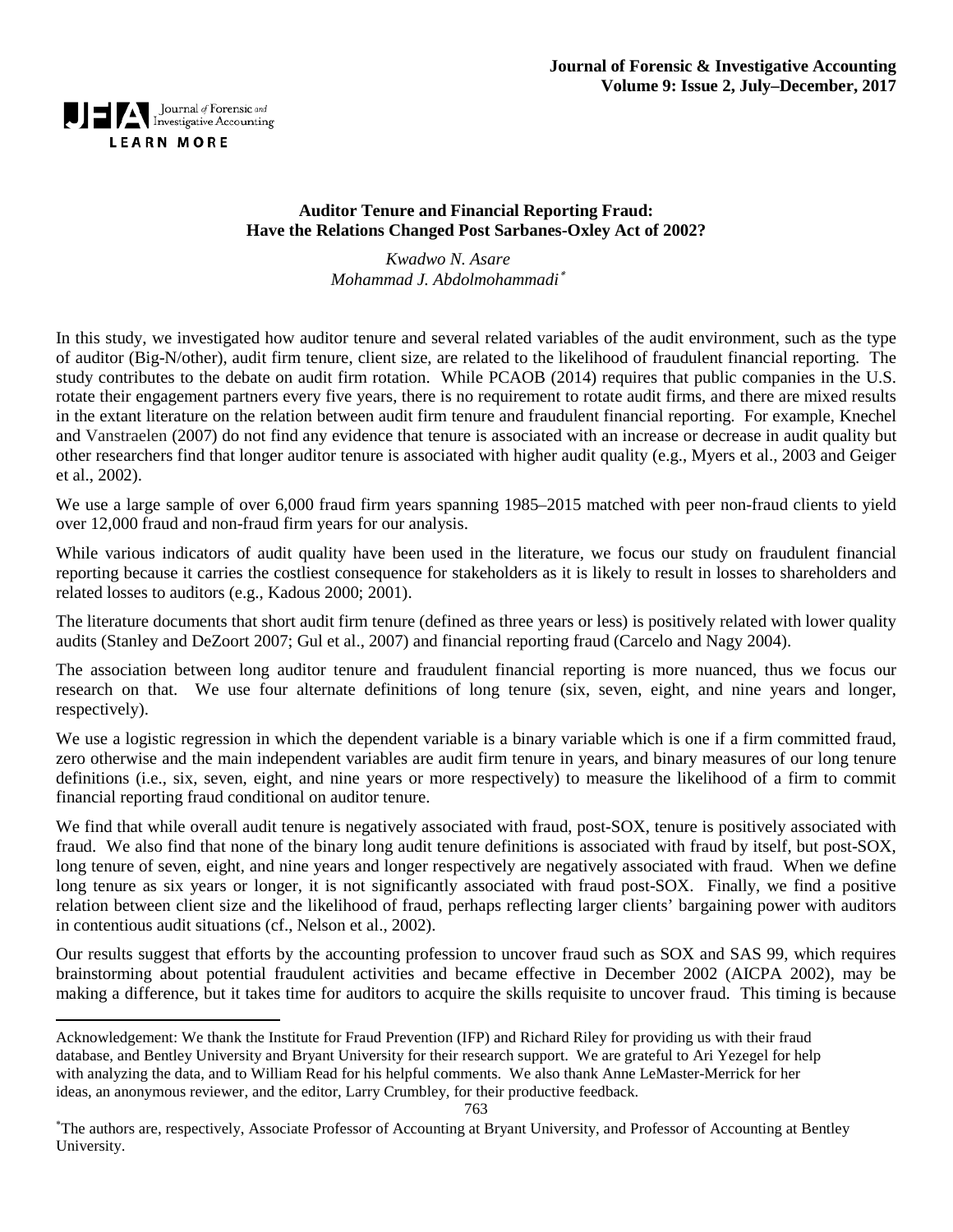while post-SOX, tenure is positively associated with fraud, long tenure specifically defined as seven, eight, and nine years or longer are negatively associated with fraud post-SOX.<sup>[1](#page-1-0)</sup>

The rest of the article is organized as follows. We review the literature and related hypotheses in the next section, followed by sections on research design and the related data. We present the results and provide a brief discussion and conclusions in the final sections.

#### **Literature and Hypotheses**

#### *Auditor Size and Fraudulent Financial Reporting*

The literature uses several proxies to gauge audit quality, including the type of auditor (Big-N or not) (e.g., DeAngelo 1981), the size of discretionary accruals (e.g., Johnson et al., 2002; Gul et al., 2007), financial restatements (e.g., Stanley and DeZoort 2007), and fraudulent financial reporting (e.g., Carcello and Nagy 2004). The SEC's Accounting and Auditing Enforcement Releases (AAERs) tend to be broader, covering financial disclosure violations that include fraud, non-fraudulent but reckless disclosure, and disputes that are neither fraudulent nor reckless (cf., Feroz, et al., 1991). Our study's focus is on firms that the Institute for Fraud Prevention (IFP) has identified as having engaged in fraudulent financial reporting.

Large audit firms generally, and Big-N auditors in particular, have been used as proxies for audit quality (e.g., DeAngelo 1981, Choi et al., 2010) and have been reported to be associated with higher quality audits when audit quality is measured by size of discretionary accruals (e.g., Myers et al., 2003) and restatements (e.g., Stanley and DeZoort 2007). The issue here is that discretionary accruals and restatements can sometimes be outcomes of fraud. Francis and Krishnan (1999) and Myers et al., 2003) find that large audit firms tend to be more conservative, limiting accruals more than their smaller audit firm counterparts. Furthermore, as parties with "deep pockets," thus big targets in lawsuits in case of an audit failure, Big-N auditors are likely to go to great lengths to prevent fraudulent financial reporting by their clients (e.g., Kadous 2000). Accordingly, we control for Big-N auditors and expect that these auditors are associated with lower likelihood of client fraudulent financial reporting than other auditors.

#### *Auditor Specialization, Client Size and Fraudulent Financial Reporting*

Industry specialist auditors are less associated with audit failure than non-specialists (e.g., Neal and Riley 2004; Knechel et al., 2007; Cenker and Nagy 2008; Gul et al., 2009). Knechel et al., (2007) find that clients that switched from a Big- 4 auditors to another that specialized in the client's industry experienced positive abnormal returns. Knechel et al., (2007) measure cumulative abnormal returns using the returns over the three days spanning the auditor switch date. They define abnormal returns as the excess returns over a size-matched portfolio. Cenker and Nagy (2008) find a negative relation between auditor industry specialization and auditor resignations.

Carcello and Nagy (2004) find that the negative relation between industry specialization and financial reporting fraud is weaker for larger clients, suggesting that larger clients are able to exploit their size to extract concessions from their auditors in contentious audit situations. For example, Nelson et al., (2002) indicate that auditors are less likely to require reversal of contentious income-increasing transactions for large clients than for small clients. Large clients also tend to make larger accruals (Myers et al., 2003). If accruals are the primary means of achieving fraudulent financial reporting and large clients are more able to resist auditors' efforts to reverse what seems like excessive accruals *ex ante*, then client size is likely to be positively related to fraudulent financial reporting. Thus, we control for client size and expect to find a positive association with fraud.

#### *Long Audit Tenure and Fraudulent Financial Reporting*

Occurrence of fraud in a client in itself does not necessarily imply poor audit quality but suggests it. Studies of the relationship between audit quality and auditor tenure in the U.S. face a self-selection bias because they are based on a regime of voluntary rotation (Casterella and Johnston 2013). In such a regime, audit firms may keep less risky clients and rotate out of more risky ones. This argument suggests that short tenure is associated with lower audit quality and long tenure with higher audit quality. Limiting our study to the fraud sample mitigates the self-selection problem as the auditors who would have preferred to rotate out of risky clients had yet to do so at the time of the fraud. Except for

<span id="page-1-0"></span><sup>&</sup>lt;sup>1</sup> When we define long tenure as six years or longer, the period is not significantly associated with fraud post-SOX.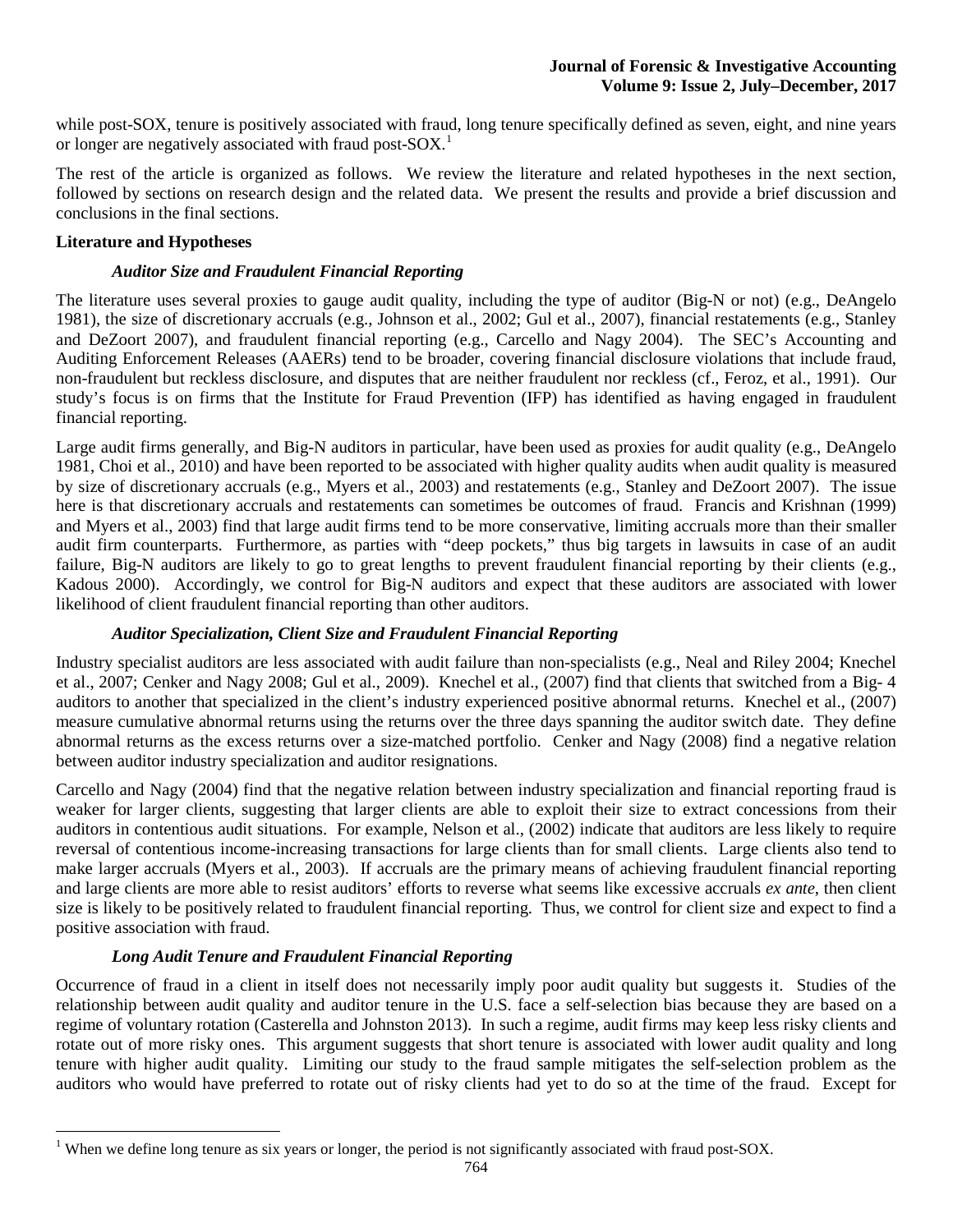Carcello and Nagy (2004), prior studies have examined the relationship between fraud and auditor tenure using small samples.

Thus, while the relation between short auditor tenure and audit failure is relatively well-established in the literature, the relation between long auditor tenure and fraud is still unresolved. For example, while some researchers find that long tenure is negatively associated with reduced audit quality (e.g., Carey and Simnett 2006), Carcello and Nagy's (2004) results suggest that auditor tenure longer than eight years is not positively associated with the likelihood of fraud. Myers et al., (2003) find a negative relation between auditor tenure and discretionary accruals suggesting that tenure is positively associated with audit quality.<sup>[2](#page-2-0)</sup> Therefore, how long tenure impacts audit quality is not clear. While long tenure can improve the expertise with client industry, apparently it also can increase economic dependence and with that an increased likelihood of reduced diligence in the audit.

Our hypotheses test the association between long auditor tenure and fraud, where long tenure is defined alternately as six, seven, eight, and nine years or more. We use greater than nine years and longer as our final cut-off because it the longest cut-off we have noticed in the literature. For example, it is the longest cutoff used in Carcelo and Nagy (2004). This longer tenure is further supported by the fact that the mean tenure in our data is about nine years.

H1: Long audit firm tenure does not influence the likelihood of fraudulent financial reporting by clients.

### *SOX (2002) and Fraudulent Financial Reporting*

SOX (2002) changed the regulatory landscape for auditors and registrants alike, significantly tightening internal controls (cf., SOX 2002, Section 404), designed to reduce the likelihood of fraud and to improve audit quality. For example, post SOX (2002) auditors are found to be practicing with greater professional skepticism (Brown-Liburd et al., 2013; Cohen et al., 2010; Foster et al., 2010) than pre-SOX (2002). The heightened professional skepticism may result in more attention to the likelihood of client fraud irrespective of audit firm tenure. Furthermore, post SOX, audit partners are rotated every five years, potentially attenuating cozy relations between the engagement partner and client top management. This argument suggests that post SOX (2002) there is no association between long audit firm tenure and fraudulent financial reporting by their clients. Thus, we propose the following hypothesis:

H2: There is no association between *long* audit firm tenure and fraudulent financial reporting by audit clients post-SOX (2002).

Regarding medium-term tenure post-SOX, we have no expectation as to the nature of the association with fraud and so we pose a research question instead:

Q: What is the relation, if any, between auditor tenure and fraud post-SOX?

#### *Research Design*

We test our hypotheses and research question on estimations of various models based on Equation 1 (containing 1a to 1d) below:

```
FRAUD = \beta_0 + \beta_1 TENURE + \beta_2 POST\_SOX + \beta_3 TENURE X POST\_SOX + \beta_4 SIZE + \beta_5 ZSCORE + \beta_6 BIGN +\beta_7AGE + \beta_8 MKTBK + \beta_9 IONG_TENURE X POST_SOX + \beta_{10} IND + B_{11} YEAR + \varepsilon (1)
```
Where\*:

\*Descriptive names in parentheses are used in the tables.

| <b>FRAUD</b>                     | $=$ one if a firm engaged in fraudulent financial reporting, zero otherwise |
|----------------------------------|-----------------------------------------------------------------------------|
| SIZE (ln(Asets))                 | $=$ Natural log of Book value of assets                                     |
| TENURE (ln(Tenure))              | $=$ Natural log of auditor tenure with the client in years                  |
| <b>ZSCORE</b> ( <b>Z-Score</b> ) | $=$ Zmijiewski's score of financial distress                                |
| BIGN (Big-N Auditor)             | $=$ one for Big-N accounting firms, zero otherwise                          |
| $AGE$ (ln(FirmAge))              | $=$ Natural log of age of the client                                        |
| <b>MKTBK</b> (Market-to-book)    | $=$ Market-to-book ratio                                                    |

<span id="page-2-0"></span> $2$  Myers et al., (2003) removed from their sample clients that had auditor tenure less than five years or greater than fifteen years.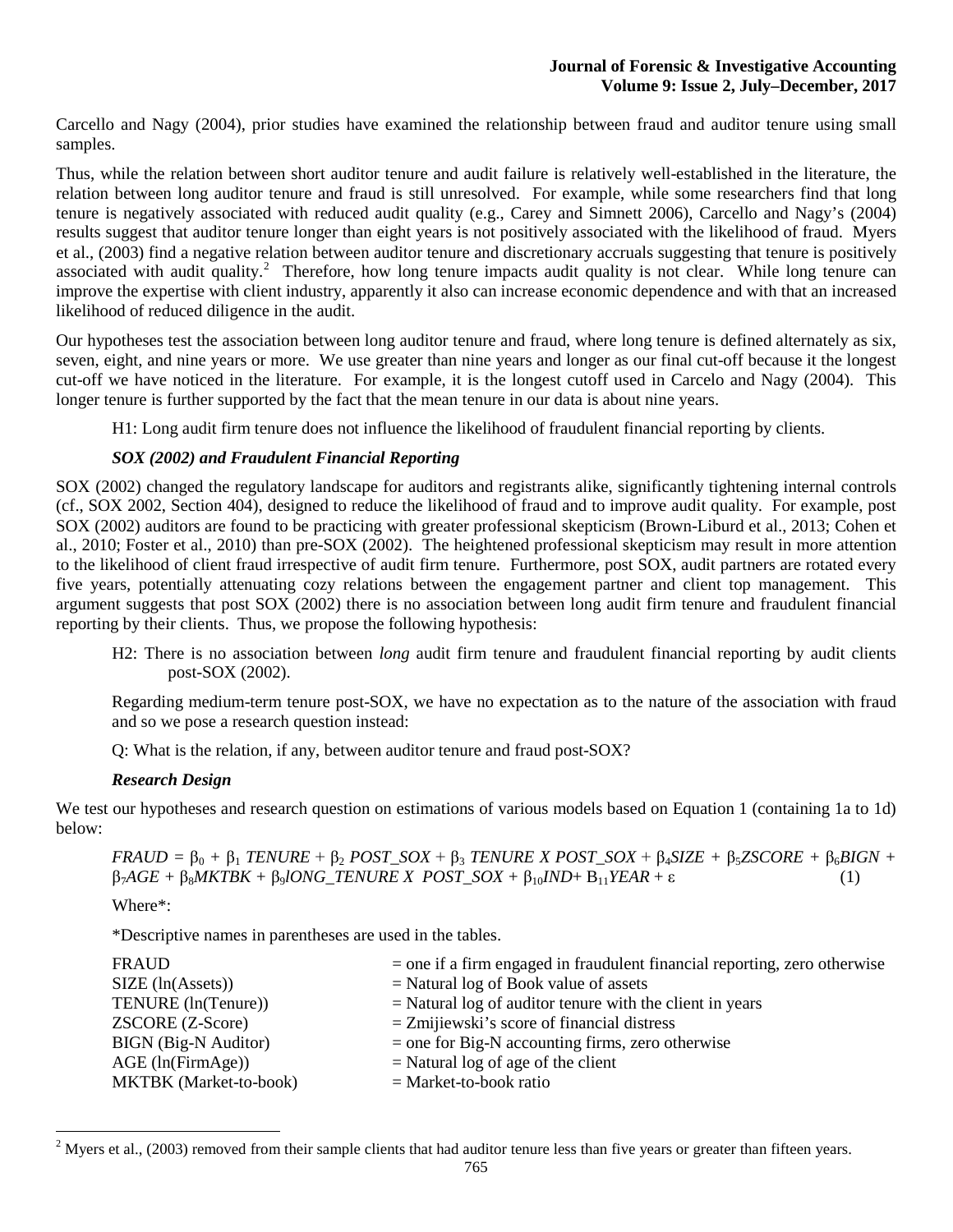| LONG_TENURE (Long Tenure#)                       | $=$ # is defined alternately as one if tenure is six, seven, eight, and nine<br>years or longer, zero otherwise |
|--------------------------------------------------|-----------------------------------------------------------------------------------------------------------------|
| POST SOX (Post-SOX)                              | $=$ one if the fraud occurred after passage of SOX<br>$(2002)$ , zero otherwise                                 |
| <b>IND</b> (Sector Fixed-Effects)<br><b>YEAR</b> | $=$ Fama-French forty-eight industry classifications<br>$=$ Year Fixed-Effects                                  |

#### *Fraud Sample and Variables*

The Institute for Fraud Prevention (IFP) granted us access to a comprehensive database of audit clients that had engaged in fraudulent financial reporting. The IFP put together this unique database by examining the SEC's Litigation Releases to determine clients whose reporting issues involved fraud. The IFP then augmented this database with fraud clients identified by the SEC's Accounting and Auditing Enforcement Releases (AAER). The AAERs are akin to an initial enforcement action that the SEC is pursuing while the Litigation Releases are like outcomes of those actions. Across the initial full sample, the earliest year of fraudulent reporting is 1985 and the latest, 2015.

We obtain financial statement data such as total assets (SIZE) and those for estimating Zmijewski's Z-score from Compustat. We control for a firm's growth opportunities using market-to-book ratio (MKTBK). Growing clients may face more pressure from the capital markets to meet performance targets, increasing the incentive to commit fraud (e.g., Lie 2005; Efendi et al., 2007). Market value of equity data for calculating the market-to-book (MKTBK) ratio are from the CRSP database. Clients experiencing financial distress face incentives to commit fraudulent financial reporting. We measure the extent of financial distress a firm faces with Zmijewski's (1984) score (ZSCORE). Higher values of ZSCORE indicate greater financial distress which in turn can increase the pressure to commit fraud. Thus, we expect a positive coefficient on ZSCORE. We also obtain data on accounting firm tenure (TENURE) and whether the auditor is a Big-N auditor or not BIG-N from Compustat.

We control for phenomena peculiar to particular years by including year fixed effects. Similarly, we include industry fixed effects based on Fama-French forty-eight industry classification (Fama and French 1997).<sup>[3](#page-3-0)</sup> The IFP data set provides a start and end date for the fraud.

While most of the firms had only one fraud event perpetrated over several years, the IFP data provided begin and end years of the fraud for each fraud per firm. We merged our fraud data set to Compustat and CRSP based on all fraud years, so that for each client, we collected all pertinent data for all applicable fraud years. After collecting all requisite data from Compustat and CRSP, we located a matched firm for each fraud firm using Fama-French's forty-eight industry classification, the firm's size (based on total assets) and year (the year the fraud started). Our initial sample had 882 fraud events and restricting it to those for which we had firm identifiers left us with 498 firms. These were then matched to non-fraud clients for all applicable fraud years spanning 1985 through 2015. [4](#page-3-1)

#### **Results**

#### *Descriptive Statistics*

There are 12,363 firm year observations across both fraud and non-fraud firms, spanning forty-eight Fama-French industries from 1985 through 2015. Table I shows that the observations span a broad spectrum of the economy and Table II shows observations per year. There are 6,175 fraud firm-years and 6,188 non-fraud firm years. The slightly smaller observations for the more recent years may in part be because the SEC may still be conducting investigations. There is wide variability in the data. Though the sample sizes are close for each industry, they are not equal.<sup>[5](#page-3-2)</sup> This factor is, in part, because we use all firm years during which fraud occurred (including the beginning and end dates). Thus, the

<span id="page-3-0"></span><sup>&</sup>lt;sup>3</sup> Including both year and industry fixed effects is consistent in the literature (e.g. Myers et al., 2003). Also, leaving both controls out, including one and not the other, has the potential of generating noise in the results since we do not believe any of our independent variables is a "natural" proxy for industry or year.

<span id="page-3-1"></span><sup>&</sup>lt;sup>4</sup> A matching non-fraudulent control firm is found by using the FASTCLUS procedure in SAS to find a match with the smallest Euclidean distance to a cluster of firms closest to the fraud firm on the variable of interest. The SAS FASTCLUS procedure uses disjoint cluster analysis where each fraud firm belongs to only one cluster.<br><sup>5</sup> This fact should not pose a problem. For example, Carcello and Nagy (2004) run a logistic regression of fraud firms against a much

<span id="page-3-2"></span>larger sample of non-fraud firms in a sensitivity test.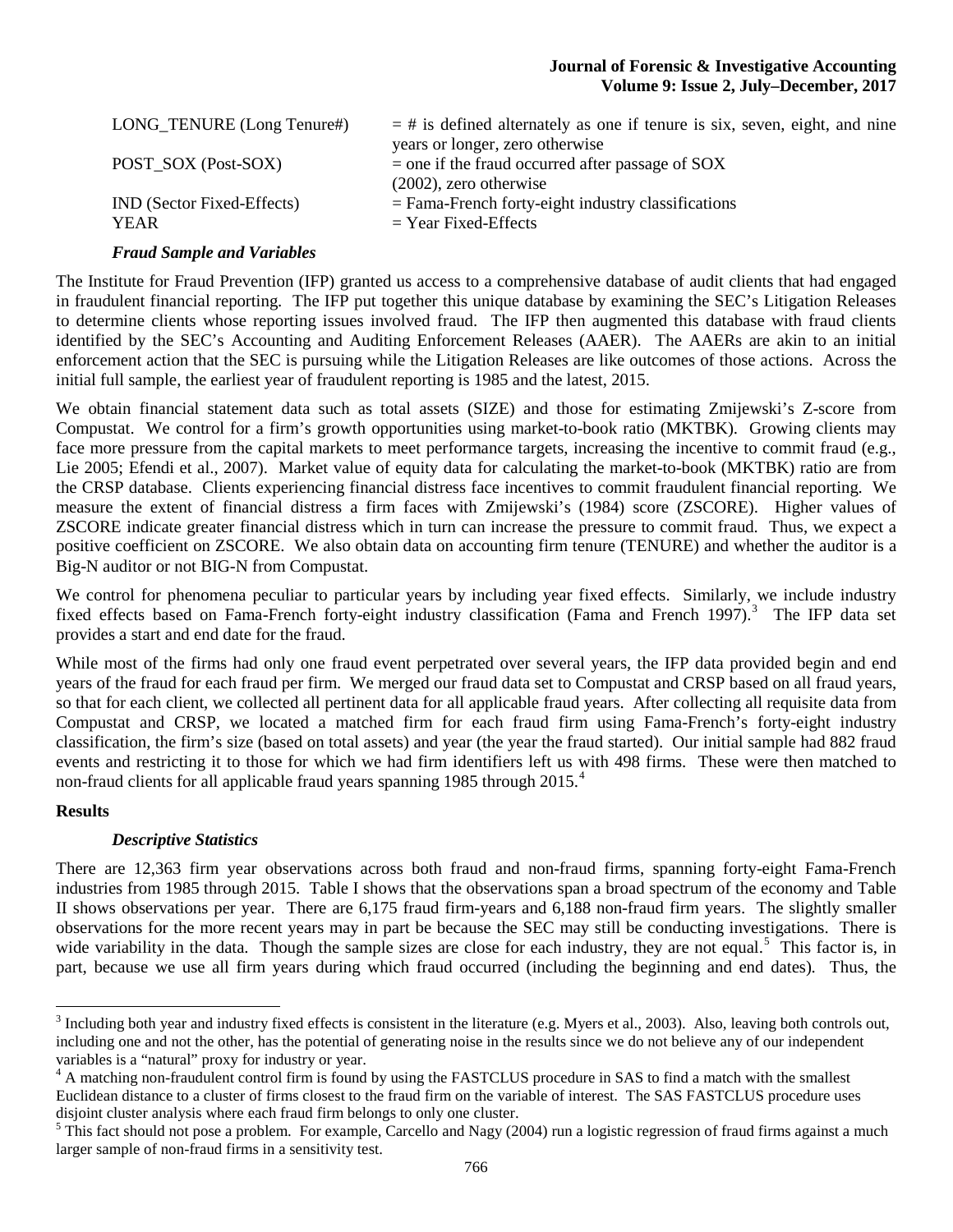matches are not one-to-one for all firm years. As a result, in some firm years there are more matches, and there are fewer matches in others.

After restricting the sample to firm-year observations for which there are data for all our variables of interest, our final sample is 11,191 firm-year observations. The average firm has assets of twenty-two billion dollars but the standard deviation is ninety-seven billion dollars (Table III). The clients in the sample are relatively young and skew toward growth clients. The average age is twenty years (standard deviation sixteen) and the mean market-to-book is 2.72. Mean and median auditor tenure are nine and six years respectively with a standard deviation of 8.3 years. The average firm in the sample is quite healthy, though with significant variability; the mean Zmijewski's Z-score of -.40 and the standard deviation 5.64 (Larger Z-scores signal poorer financial health). [see Tables I, II, and III, pg 770–772]

Table IV documents initial univariate comparison of key variables between fraud clients and their matched non-fraud peers. There are not significant differences in Z-score, age of the firm, and the proportion of auditors who are Big-N. There are significant differences in all other variables. For example, auditor tenure is 9.23 versus 8.8 for non-fraud and fraud clients respectively  $(p=0.01)$ . Correlations among the key variables are in Table V. Though the correlations among most variables are significant, except for the tenure variables, the correlations are quite small. Though ln(Tenure) and the binary Long Tenure# variables are highly correlated, the highest Variance Inflation Factor among the binary Long Tenure# and ln(Tenure) in all the models is less than 6.7, much less than the traditional ten for multicollinearity to be potential concern.<sup>[6](#page-4-0)</sup> [see Tables IV and V, pg 773–774]

### *Multivariate Results*

We estimate Model 1 to test for an association between length of auditor tenure and fraud. Those results are in Table VI. We define long tenure as  $\geq$  six years in Model 1a, as  $\geq$  seven years in Model 1b,  $\geq$  eight years in Model 1c, and as  $\geq$  nine years in Model 1d. Across all models we find no association between long tenure and fraud, supporting H1. However, contrary to our expectation that there will be no association between long tenure and fraud in a post-SOX environment (H2), we find that there is a negative association between long tenure and fraud when long tenure is defined as seven, eight, and nine years and longer respectively (Models 1b, 1c, and 1d in Table VI). Long Tenure# X Post-Sox (where # is seven, eight, and nine years) is negative and significant (all p-values < .05).

In the post-SOX environment, while long tenure is negatively associated with fraud, unconditional tenure (i.e., ln(Tenure) X Post-SOX) is positively associated with fraud (models 1b, 1c, and 1d) when we control for long tenure defined as  $\geq$ seven, eight, and nine years, but not when we define long tenure as  $\geq$  six years. The positive association between unconditional tenure and fraud post-SOX (ln(Tenure) X Post-SOX) is significantly positive in models 1b, 1c, and 1d) coupled with the negative association between long tenure and fraud post-SOX leaves the possibility that the positive association is attributable to medium tenure and / or short tenure.<sup>[7](#page-4-1)</sup> Unconditional tenure across both pre- and post-fraud periods (i.e., ln(Tenure)) is negatively associated with fraud. [see Table VI, pg 775]

#### *Sensitivity Test with Short Tenure*

Prior research suggests that short auditor tenure is associated with fraud (Carcello and Nagy 2004) and lower audit quality (Johnson et al., 2002; Myers et al., 2003). To test if the positive association between tenure and fraud post-SOX is due to medium audit tenure, we control for short audit tenure. Short tenure is defined as three years or less and medium tenure, four to five years. The results are in Table VII. After controlling for short audit tenure in a post-SOX environment (Short Tenure X Post-SOX), auditor tenure is no longer positively associated with fraud. In(Tenure) X Post-SOX is no longer significant at conventional levels, though it is marginally significant in Model 3d ( $p < 10$ ). These results suggest that the positive association between tenure and fraud post-SOX are likely driven more by short tenure than by medium tenure.

<span id="page-4-0"></span><sup>&</sup>lt;sup>6</sup> The Post-SOX and Post-SOX X ln(Tenure) variables have high VIFs of ranging from the low teens to around twenty. We do not believe that this is an issue for two reasons. First, large VIFs, increase standard errors, reducing the chances of finding significant results. Second, multicollinearity are more likely to be problematic in small samples. Our large final sample size of 11,191 firm year observations should significantly diminishes this problem.

<span id="page-4-1"></span> $<sup>7</sup>$  The positive coefficient of Short Tenure (though insignificant) in the sensitivity test (Table VII), coupled with the negative</sup> coefficient of ln(Tenure) in Models 1b, 1c, and 1d (Table VI), and the negative coefficients on the binary variables of long tenures of seven, eight, and nine years interacted with post-SOX leaves short tenure as the likely driver of the positive coefficient of ln(Tenure) X Post-Sox in Table 6 for Models 1b, 1c, and 1d.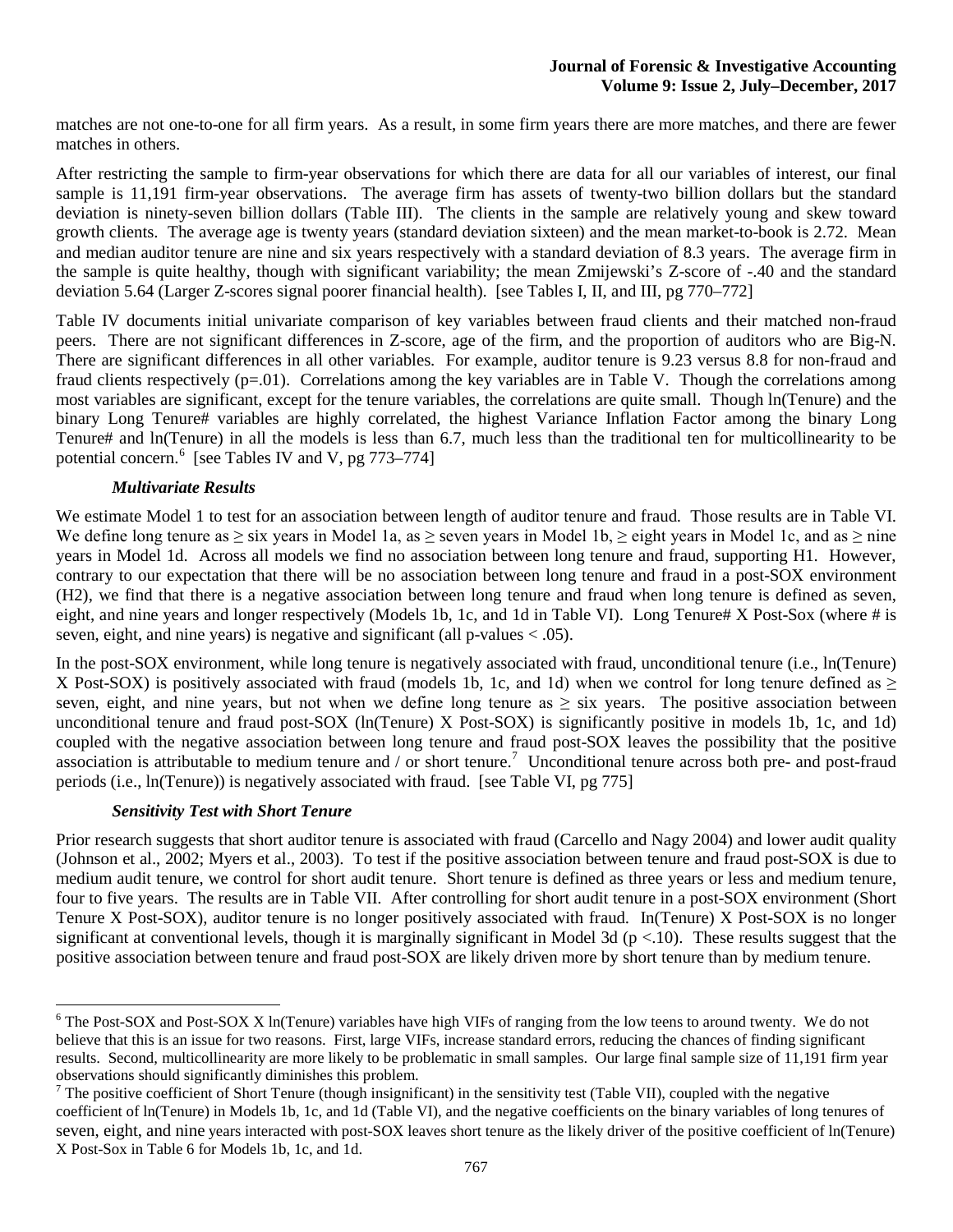Also, after controlling for short tenure the negative association between ln(Tenure) and fraud is no longer significant, though the sign remains negative, while the sign of Short Tenure is positive (Table VII). Collectively, these results suggest that the negative association between fraud and unconditional tenure (i.e., ln(Tenure)) is more likely to be driven by medium term tenure than by short tenure, consistent with prior research that link short tenure with fraud or lower quality audits (e.g., DeZoort 2007; Gul et al., 2007). Interestingly, post SOX, short tenure is not a significant determinant of fraud (Short Tenure X Post-SOX is not significant across all models in Table VII), but long tenure greater than seven, eight, and nine years continue to be negatively associated with fraud post-SOX. [see Table VII, pg 776]

Consistent with prior research, we also find client size to be strongly associated with the likelihood of fraud, perhaps reflecting the bargaining power of large audit clients (Nelson et al., 2002). Nelson et al., find that auditors are more likely to acquiesce to client management on adjustments including earnings management reversals when the client is a large company. Client age (how long the client has been a public company) is marginally and negatively associated with fraud (e.g., Carcello and Nagy 2004).

#### *Discussion*

The absence of an association between the various definitions of long auditor tenure and fraud may in part be attributable to audit partner rotations. Audit partners are now rotated from clients after five years per PCAOB requirements. Similarly, the negative association between long auditor tenure of equal or greater than seven years and fraud post-SOX suggests that the SAS 99 requirements that auditors make a more deliberate effort to uncover fraud (AICPA 2002) and post-SOX efforts to maintain a professional arm's length relationship between auditor and client—such as audit partner rotations—may have borne some fruits.

Collectively the positive relation between post-SOX tenure (i.e., ln(Tenure) X Post-SOX in Table VI) and fraud coupled with the negative association between the various binary definitions of post-SOX long tenure (greater than seven, eight, and nine years respectively—for example, Long Tenure 7 X Post-SOX) and fraud (Tables VI and VII) suggests that while SOX and SAS 99 may help reduce financial reporting fraud, apparently it takes many years (at least seven according to this study) to start seeing a significant effect.

Our results contribute to the literature on audit tenure (e.g., Carcello and Nagy 2004) by documenting that the relationship between auditor tenure and fraud post-SOX is nuanced. While post-SOX tenure is associated with likelihood of fraud (ln(Tenure ) X Post-Sox is positive in Table VI), our sensitivity tests suggest that this association is likely driven by shortterm than by medium term tenure (TableVII) especially since the relation between long tenure of seven, eight, and nine years post-SOX and fraud is negative. This negative association is consistent with for example, Myers et al., (2003) and is like Geiger and Raghunandan (2002), who find more audit failures in the short audit tenures than long audit tenure.

By focusing on the post-SOX environment, this study implicitly evaluates if SOX may have had a mitigating effect on the likelihood of fraud. Our results suggest that long tenure of seven years and longer is associated with lower likelihood of fraud post-SOX. Since long tenure of seven years or longer by itself (i.e., not before SOX) is not associated with fraud, we can infer that SOX likely has contributed to long tenure reducing the likelihood of fraud.

Our results are tempered by the fact that we cannot completely rule out the possibility that part of our results are consequences of auditors holding on to the best clients and dumping problematic ones early on in their tenure. Research that investigates this auditor action can be fruitful. Research that attempts to establish an optimal range of years for the auditor-client relationship or studies very long tenured relationships (e.g., more than twenty years) also can be fruitful as it is difficult to make the case that an absence of a "term limit" on the relationship poses no threat to independence without empirical evidence.

A glance at the descriptions of the types of crimes in the IFP data suggests that they are diverse, including revenue recognition, expense understatement, and bribery. The following are but five descriptions of fraud randomly selected from the database along with the companies where the fraud occurred:

"Overstate revenue"—Phar-More, Inc.

"Failed to report stock options, compensation expense, improper gains for sale of loans"—Paragon Mortgage Corp.

"Overstate revenues, and understate liabilities; capitalize expense."—Sulcus Hospitality Tech CP.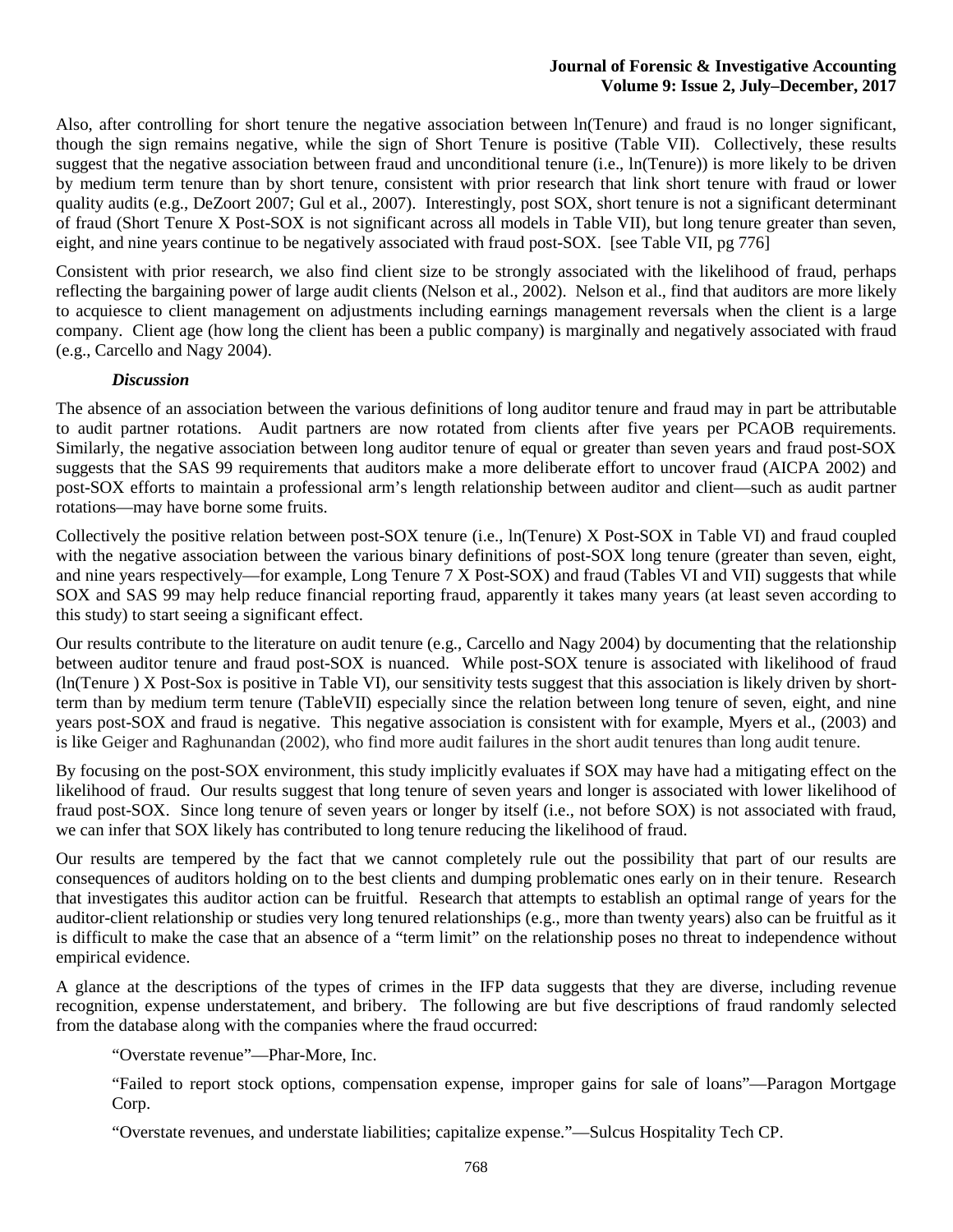"Bribed government officials."—Dow Chemical

"Reported a fictitious audit."—Information Architects Corp.

Given the variability in the type of fraud, the systematic negative association between long auditor tenure and fraud post-SOX suggests that efforts by regulators to improve audit quality post-SOX are bearing positive results.

#### *Conclusion*

We compare a sample of audit clients that have committed fraud, with their peers that have not, based on industry, size, and the years in which the fraud activities occurred. We evaluate the association between auditor tenure and fraud with emphasis on the post-SOX period and find that long tenure greater than seven years is negatively associated with fraud, however, unconditional long tenure (i.e., tenure greater than or equal to six, seven, eight, and nine years) by itself is not associated with fraud.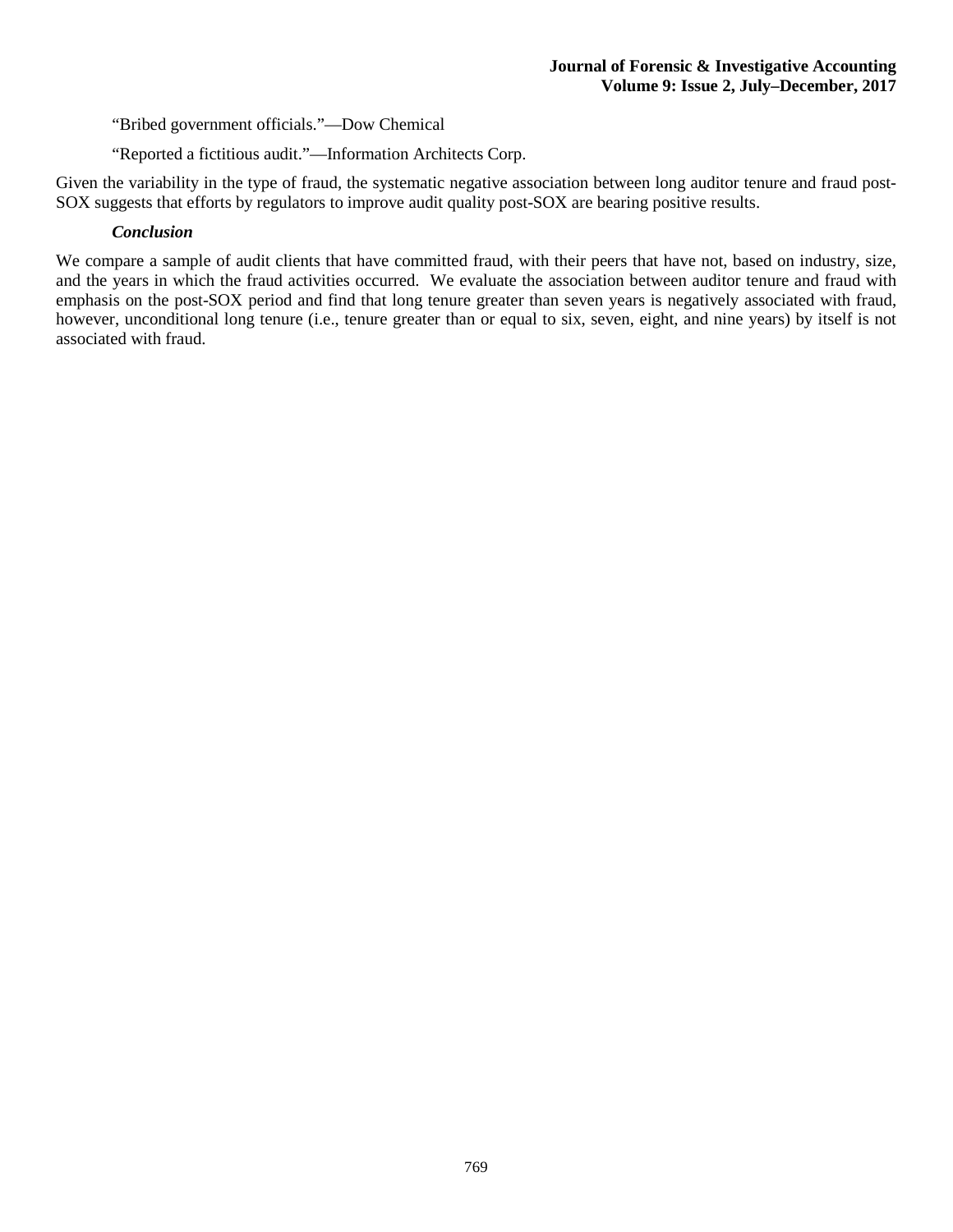# **Table I: Industry Composition**

|                                          | Obs.           |
|------------------------------------------|----------------|
| Agriculture                              | 13             |
| Food Products                            | 269            |
| Candy and Soda                           | 62             |
| Beer and Liquor                          | 21             |
| <b>Tobacco Products</b>                  | 6              |
| Recreation                               | 75             |
| Entertainment                            | 175            |
| Printing and Publishing                  | 120            |
| Consumer Goods                           | 182            |
| Apparel                                  | 226            |
| Healthcare                               | 225            |
| Medical Equipment                        | 341            |
| <b>Pharmaceutical Products</b>           | 357            |
| Chemicals                                | 211            |
| <b>Rubber and Plastic Products</b>       | 40             |
| <b>Textiles</b>                          | 60             |
| <b>Construction Materials</b>            | 126            |
| Construction                             | 284            |
| Steel Works Etc.                         | 142            |
| <b>Fabricated Products</b>               | 43             |
| Machinery                                | 505            |
| <b>Electrical Equipment</b>              | 229            |
| <b>Automobiles and Trucks</b>            | 199            |
| Aircraft                                 | 75             |
| Shipbuilding, Railroad Equipment         | $\mathbf{1}$   |
| Defense                                  | 9              |
| Precious Metals                          | 13             |
| Non-Metallic and Industrial Metal Mining | 67             |
| Petroleum and Natural Gas                | 249            |
| <b>Utilities</b>                         | 392            |
| Communication                            | 411            |
| <b>Personal Services</b>                 | 106            |
| <b>Business Services</b>                 | 1430           |
| Computers                                | 747            |
| Electronic Equipment                     | 987            |
| Measuring and Control Equipment          | 202            |
| <b>Business Supplies</b>                 | 70             |
| <b>Shipping Containers</b>               | $\overline{2}$ |
| Transportation                           | 116            |
| Wholesale                                | 631            |
| Retail                                   | 661            |
| Restaurants, Hotels, Motels              | 338            |
| Insurance                                | 477            |
| <b>Real Estate</b>                       | 64             |
| Trading                                  | 298            |
| <b>Almost Nothing</b>                    | 226            |
| Missing SIC Code                         | 880            |
|                                          |                |
| Total                                    | 12,363         |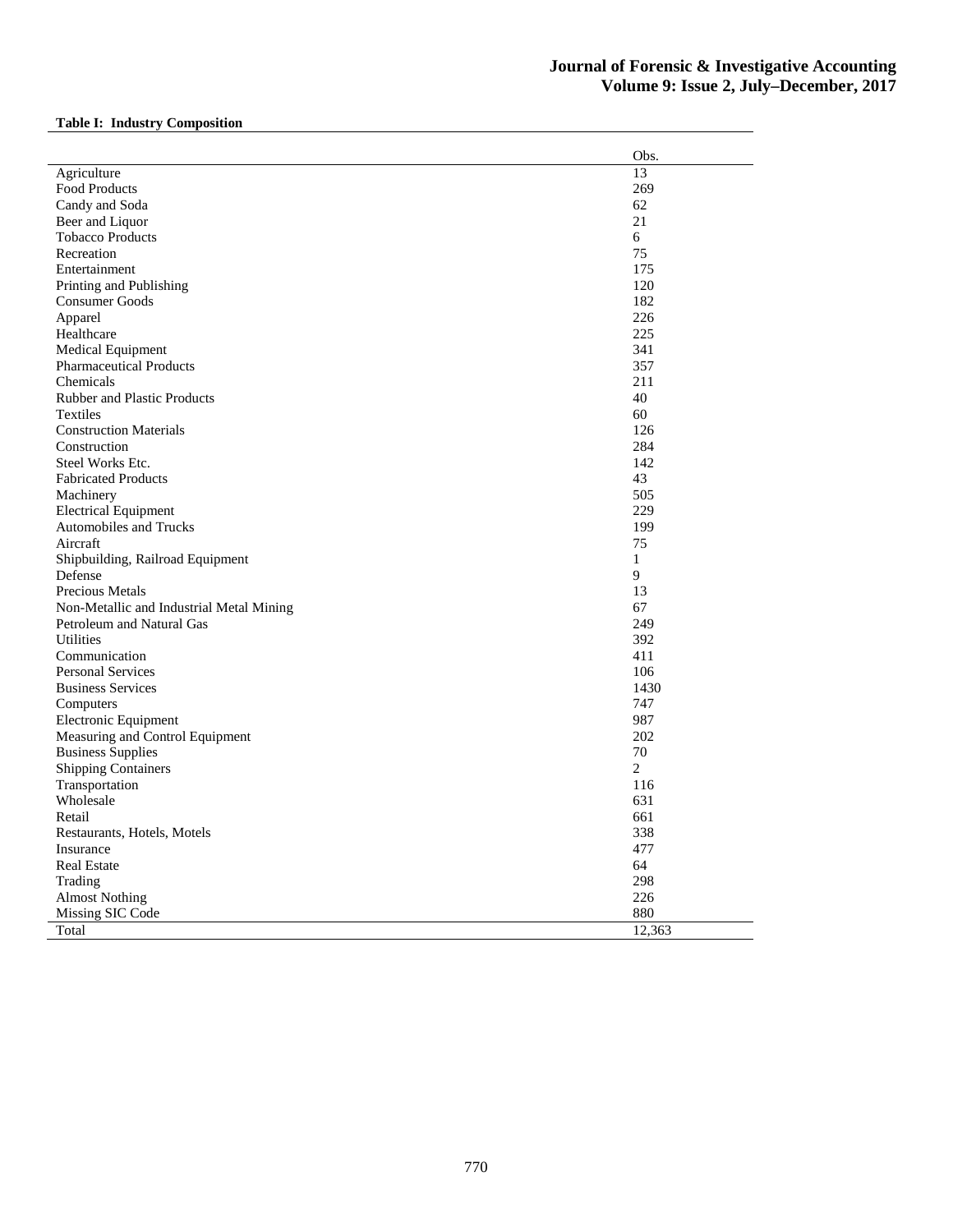| гашс 11. | FILM Teat Observations per Teat<br>Fraud Sample | Control Sample |
|----------|-------------------------------------------------|----------------|
|          | Obs.                                            | Obs.           |
| 1985     | 114                                             | 136            |
| 1986     | 131                                             | 148            |
| 1987     | 138                                             | 159            |
| 1988     | 147                                             | 170            |
| 1989     | 153                                             | 176            |
| 1990     | 164                                             | 193            |
| 1991     | 181                                             | 207            |
| 1992     | 211                                             | 218            |
| 1993     | 231                                             | 233            |
| 1994     | 238                                             | 246            |
| 1995     | 256                                             | 264            |
| 1996     | 270                                             | 271            |
| 1997     | 275                                             | 275            |
| 1998     | 278                                             | 279            |
| 1999     | 277                                             | 271            |
| 2000     | 258                                             | 255            |
| 2001     | 239                                             | 238            |
| 2002     | 321                                             | 280            |
| 2003     | 292                                             | 254            |
| 2004     | 292                                             | 244            |
| 2005     | 261                                             | 214            |
| 2006     | 227                                             | 197            |
| 2007     | 186                                             | 178            |
| 2008     | 188                                             | 166            |
| 2009     | 175                                             | 170            |
| 2010     | 164                                             | 161            |
| 2011     | 121                                             | 133            |
| 2012     | 108                                             | 129            |
| 2013     | 102                                             | 121            |
| 2014     | 97                                              | 110            |
| 2015     | 80                                              | 92             |
| Total    | 6,175                                           | 6,188          |

#### **Table II: Firm Year Observations per Year**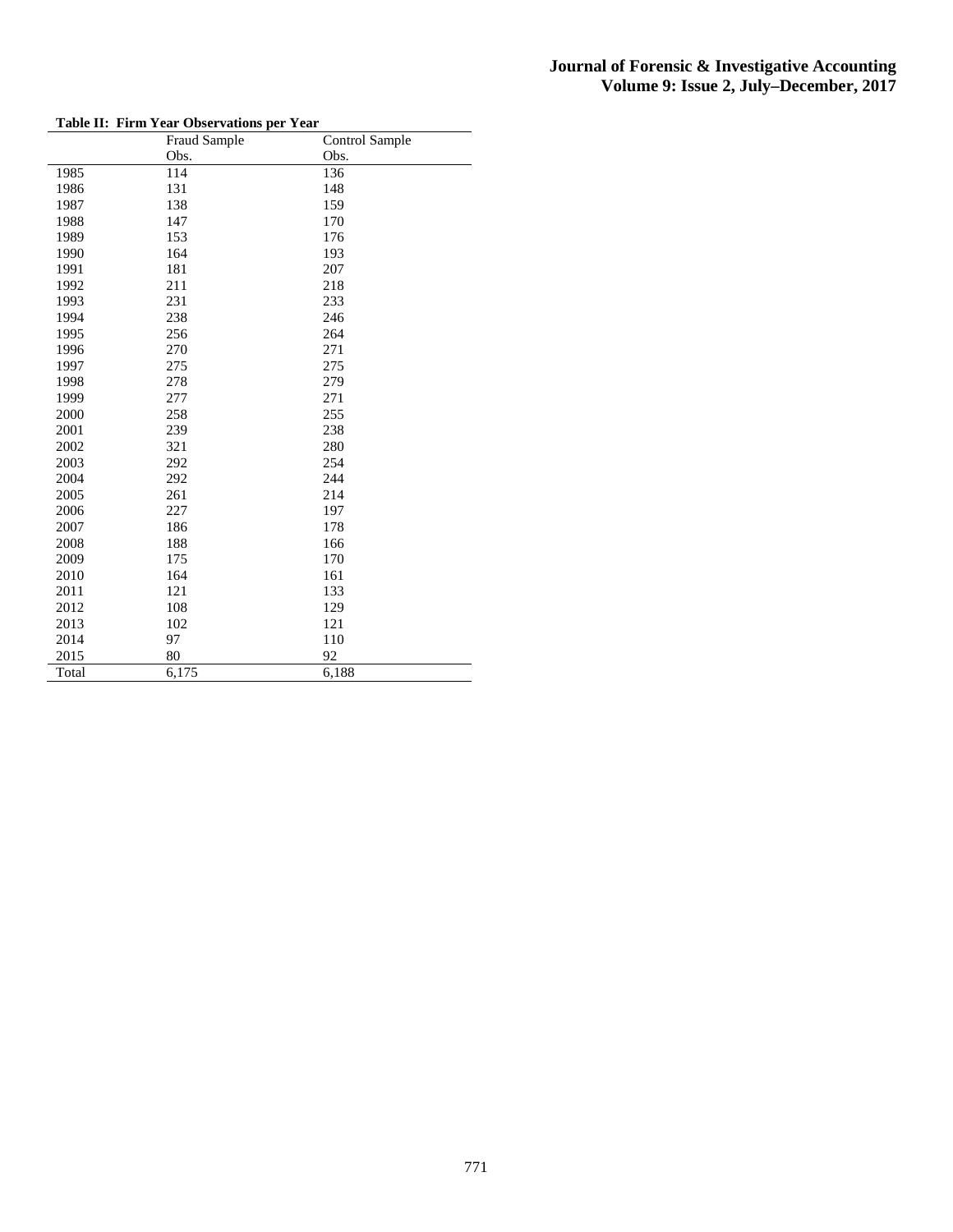## **Table III: Descriptive Statistics**

|                            | Mean        | 1st Ouartile | Median   | 3rd Ouartile | Std. Dev.   |
|----------------------------|-------------|--------------|----------|--------------|-------------|
| Fraud                      | 0.50        | 0.00         | 0.00     | 1.00         | 0.50        |
| Assets (in mill.)          | \$21,644.56 | \$49.26      | \$461.47 | \$4,169.94   | \$97,190.19 |
| ln(A <sub>s</sub> )        | 6.17        | 3.90         | 6.14     | 8.34         | 3.06        |
| Z-Score                    | $-0.40$     | $-2.36$      | $-1.17$  | 0.01         | 5.64        |
| Big-N Auditor              | 0.65        | 0.00         | 1.00     | 1.00         | 0.48        |
| Firm Age                   | 20.37       | 7.00         | 16.00    | 30.00        | 15.97       |
| ln(Firm Age)               | 2.62        | 1.95         | 2.77     | 3.40         | 1.01        |
| Market-to-book             | 2.72        | 1.17         | 1.92     | 3.40         | 6.63        |
| Tenure                     | 9.03        | 3.00         | 6.00     | 13.00        | 8.30        |
| ln(Tenure)                 | 1.75        | 1.10         | 1.79     | 2.56         | 1.01        |
| Long Tenure $\geq 6$ Years | 0.54        | 0.00         | 1.00     | 1.00         | 0.50        |
| Long Tenure $\geq$ 7 Years | 0.48        | 0.00         | 0.00     | 1.00         | 0.50        |
| Long Tenure $\geq 8$ Years | 0.43        | 0.00         | 0.00     | 1.00         | 0.50        |
| Long Tenure $\geq$ 9 Years | 0.39        | 0.00         | 0.00     | 1.00         | 0.49        |
| Post-SOX                   | 0.36        | 0.00         | 0.00     | 1.00         | 0.48        |
| $\boldsymbol{N}$           | 12,363      |              |          |              |             |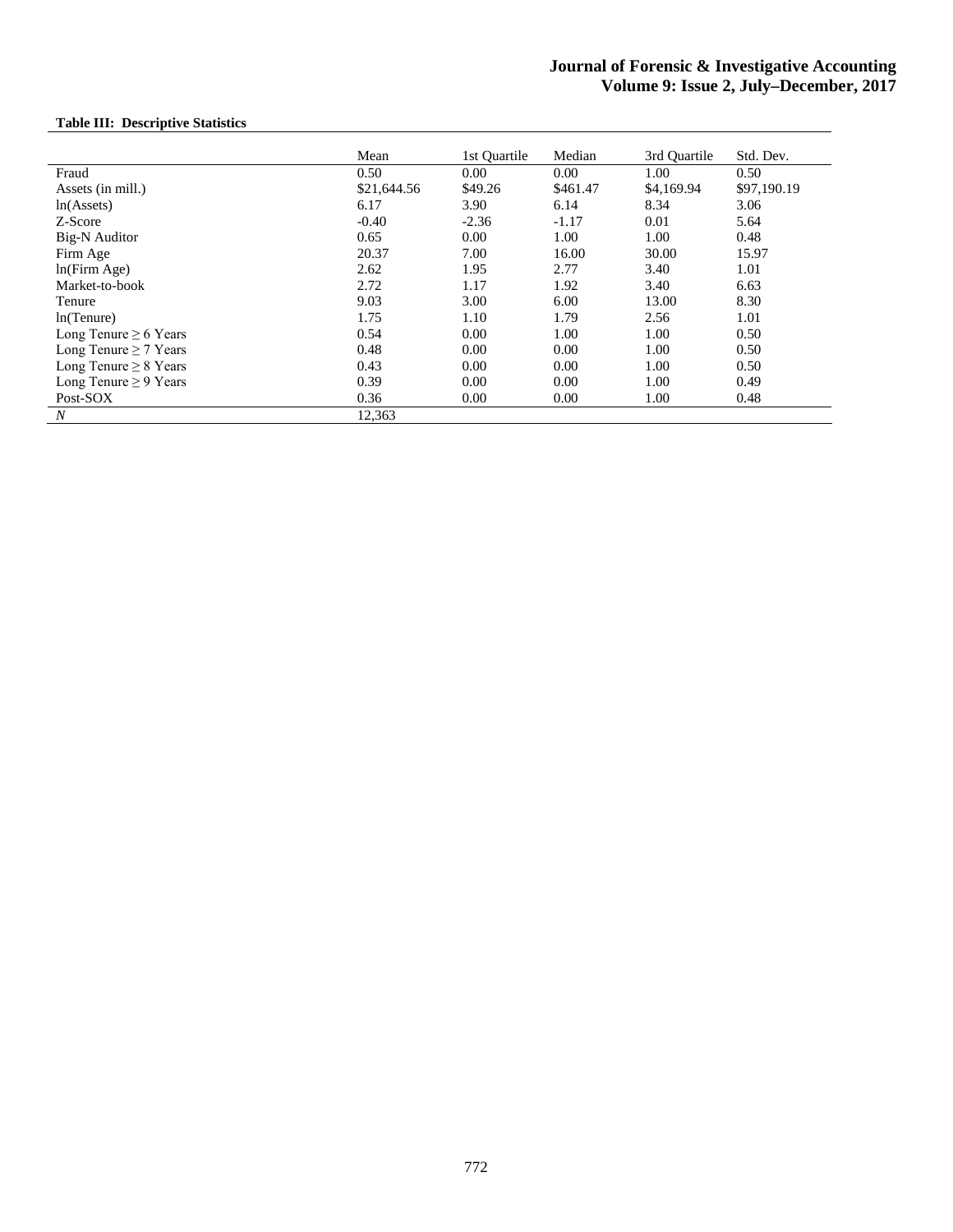## **Table IV: Mean and Median Difference Tests**

|                            | (Fraud<br>Mean<br>Sample) | Mean<br>(Control)<br>Sample) | p-value | Median<br>(Fraud<br>Sample) | Median<br>(Control)<br>Sample) | p-value   |
|----------------------------|---------------------------|------------------------------|---------|-----------------------------|--------------------------------|-----------|
| Fraud                      | 1.00                      | 0.00                         |         | 1.00                        | 0.00                           | 0.00      |
| Assets (in mill.)          | \$27,214.35               | \$16128.04                   | 0.00    | \$575.50                    | \$389.77                       | 0.00      |
| ln(A <sub>s</sub> )        | \$6.34                    | \$6.00                       | 0.00    | \$6.36                      | \$5.97                         | 0.00      |
| Z-Score                    | $-0.44$                   | $-0.35$                      | 0.37    | $-1.08$                     | $-1.28$                        | 0.00      |
| <b>Big-N</b> Auditor       | 0.66                      | 0.65                         | 0.37    | 1.00                        | 1.00                           | $\bullet$ |
| Firm Age                   | 20.10                     | 20.63                        | 0.06    | 15.00                       | 17.00                          | 0.00      |
| ln(Firm Age)               | 2.58                      | 2.65                         | 0.00    | 2.71                        | 2.83                           | 0.00      |
| Market-to-book             | 2.77                      | 2.68                         | 0.44    | 1.99                        | 1.87                           | 0.00      |
| Tenure                     | 8.82                      | 9.23                         | 0.01    | 6.00                        | 7.00                           | 0.00      |
| ln(Tenure)                 | 1.71                      | 1.79                         | 0.00    | 1.79                        | 1.95                           | 0.00      |
| Long Tenure $\geq 6$ Years | 0.52                      | 0.56                         | 0.00    | 1.00                        | 1.00                           | $\bullet$ |
| Long Tenure $\geq$ 7 Years | 0.46                      | 0.50                         | 0.00    | 0.00                        | 1.00                           | 0.00      |
| Long Tenure $\geq 8$ Years | 0.41                      | 0.45                         | 0.00    | 0.00                        | 0.00                           | 0.00      |
| Long Tenure $\geq$ 9 Years | 0.37                      | 0.41                         | 0.00    | 0.00                        | 0.00                           | 0.00      |
| Post-SOX                   | 0.37                      | 0.35                         | 0.02    | 0.00                        | 0.00                           | 0.02      |
| $\boldsymbol{N}$           | 12,363                    |                              |         |                             |                                |           |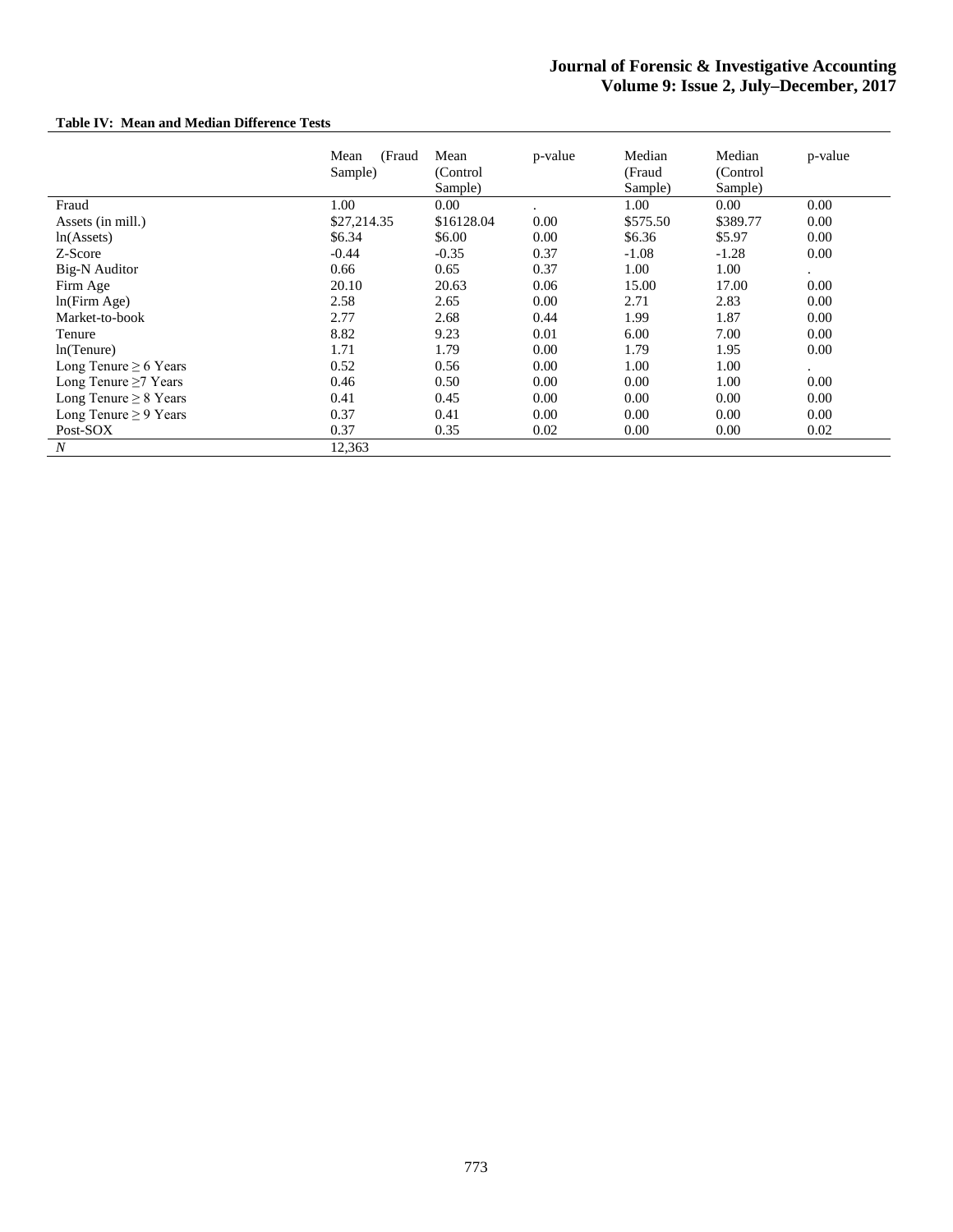#### **Table V: Correlation of Primary Variables**

|                          |                  | 2            | 3            | 4         | 5         | 6         | 7         | 8         | 9        | 10       | 11       | 12           | 13 |
|--------------------------|------------------|--------------|--------------|-----------|-----------|-----------|-----------|-----------|----------|----------|----------|--------------|----|
| Fraud, 1                 |                  |              |              |           |           |           |           |           |          |          |          |              |    |
| Big-N Auditor, 2         | 0.01             | 1            |              |           |           |           |           |           |          |          |          |              |    |
| Firm Age, 3              | $-0.01$          | 0.01         | $\mathbf{1}$ |           |           |           |           |           |          |          |          |              |    |
| Market-to-book, 4        | 0.01             | $\mathbf{0}$ | $-0.07**$    |           |           |           |           |           |          |          |          |              |    |
| $ln(A{\text{ssets}}), 5$ | $0.07**$         | $0.18**$     | $0.49**$     | $-0.02*$  |           |           |           |           |          |          |          |              |    |
| Z-Score, 6               | $\boldsymbol{0}$ | $-0.12**$    | $-0.01$      | $-0.11**$ | $-0.19**$ |           |           |           |          |          |          |              |    |
| Auditor Tenure, 7        | $-0.02*$         | $0.06**$     | $0.56**$     | $-0.03**$ | $0.38**$  | $-0.03**$ |           |           |          |          |          |              |    |
| Short Tenure, 8          | $0.04**$         | $-0.09**$    | $-0.27**$    | $0.04**$  | $-0.25**$ | $0.02*$   | $-0.56**$ | 1         |          |          |          |              |    |
| Long Tenure6, 9          | $-0.04**$        | $0.10**$     | $0.36**$     | $-0.06**$ | $0.30**$  | $-0.02**$ | $0.69**$  | $-0.72**$ | 1        |          |          |              |    |
| Long Tenure7, 10         | $-0.04**$        | $0.11**$     | $0.39**$     | $-0.06**$ | $0.32**$  | $-0.03**$ | $0.73**$  | $-0.64**$ | $0.88**$ |          |          |              |    |
| Long Tenure8, 11         | $-0.04**$        | $0.11**$     | $0.41**$     | $-0.05**$ | $0.32**$  | $-0.03**$ | $0.77**$  | $-0.57**$ | $0.80**$ | $0.90**$ |          |              |    |
| Long Tenure9, 12         | $-0.04**$        | $0.11**$     | $0.42**$     | $-0.04**$ | $0.33**$  | $-0.04**$ | $0.79**$  | $-0.52**$ | $0.73**$ | $0.82**$ | $0.91**$ | $\mathbf{1}$ |    |
| Post-SOX, 13             | $0.03**$         | $-0.09**$    | $0.38**$     | $-0.04**$ | $0.31**$  | $0.06**$  | $0.27**$  | $-0.17**$ | $0.22**$ | $0.22**$ | $0.22**$ | $0.22**$     |    |

*p*-values in parentheses.  $p < 0.10$ ,  $\binom{m}{2}$   $p < 0.05$ ,  $\binom{m}{2}$   $p < 0.01$ . Long Tenure# (where  $\neq 7, 8$ , and 9) represent tenure  $\geq 7, 8$ , and 9) years respectively.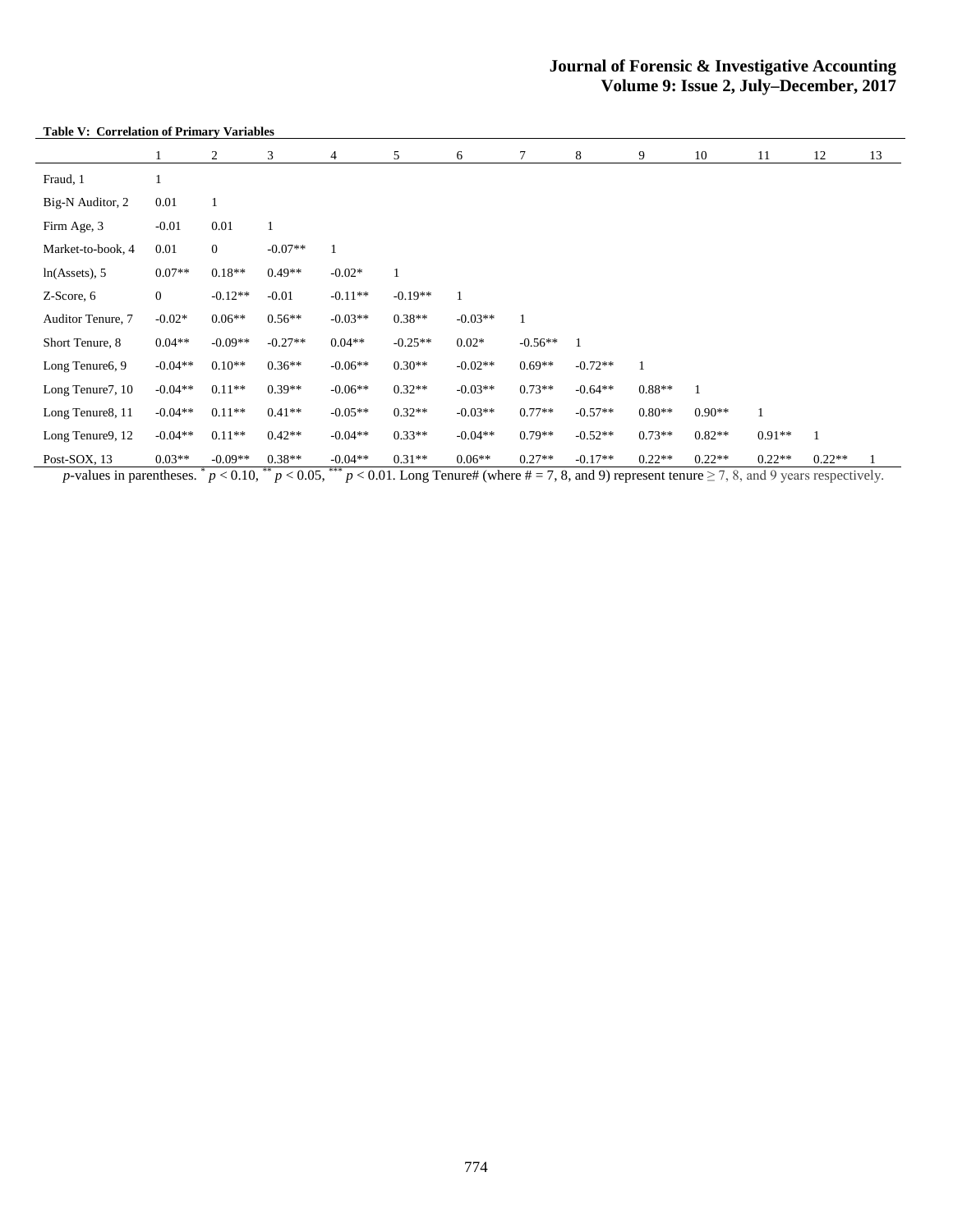|                                               | Table VI: Logistic Regression of Fraud on Demarcations of Auditor Tenure (Long Tenure $\geq 6, 7, 8, \& 9$ years) |                        |                       |                        |  |  |  |
|-----------------------------------------------|-------------------------------------------------------------------------------------------------------------------|------------------------|-----------------------|------------------------|--|--|--|
|                                               | Model 1a                                                                                                          | Model 1b               | Model 1c              | Model 1d               |  |  |  |
| Intercept                                     | $-0.709$                                                                                                          | $-0.708$               | $-0.688$              | $-0.691$               |  |  |  |
|                                               | (0.621)                                                                                                           | (0.627)                | (0.637)               | (0.634)                |  |  |  |
| ln(Tenure)                                    | $-0.124$                                                                                                          | $-0.151$ **            | $-0.162$ **           | $-0.157***$            |  |  |  |
|                                               | (0.115)                                                                                                           | (0.026)                | (0.010)               | (0.012)                |  |  |  |
|                                               |                                                                                                                   |                        |                       |                        |  |  |  |
|                                               |                                                                                                                   |                        |                       |                        |  |  |  |
| Post-SOX                                      | $-0.022$                                                                                                          | $-0.075$               | $-0.097$              | $-0.117$               |  |  |  |
|                                               | (0.952)                                                                                                           | (0.839)                | (0.793)               | (0.748)                |  |  |  |
|                                               |                                                                                                                   |                        |                       |                        |  |  |  |
|                                               |                                                                                                                   |                        |                       |                        |  |  |  |
| Ln(Tenure) X Post-SOX                         | 0.158                                                                                                             | $0.241$ **             | $0.261$ **            | $0.259***$             |  |  |  |
|                                               | (0.255)                                                                                                           | (0.046)                | (0.020)               | (0.017)                |  |  |  |
| ln(A <sub>s</sub> )                           | $0.087**$                                                                                                         | $0.087***$             | $0.087**$             | $0.087***$             |  |  |  |
|                                               | (0.033)                                                                                                           | (0.033)                | (0.034)               | (0.035)                |  |  |  |
| Z-Score                                       | 0.012                                                                                                             | 0.012                  | 0.012                 | 0.011                  |  |  |  |
|                                               | (0.291)                                                                                                           | (0.294)                | (0.297)               | (0.300)                |  |  |  |
| <b>Big-N</b> Auditor                          | $-0.066$                                                                                                          | $-0.063$               | $-0.059$              | $-0.055$               |  |  |  |
|                                               | (0.679)                                                                                                           | (0.690)                | (0.710)               | (0.728)                |  |  |  |
| ln(Firm Age)                                  | $-0.228$ <sup>*</sup>                                                                                             | $-0.233$ <sup>*</sup>  | $-0.235$ <sup>*</sup> | $-0.232$ <sup>*</sup>  |  |  |  |
|                                               | (0.078)                                                                                                           | (0.072)                | (0.071)               | (0.073)                |  |  |  |
| Market-to-book                                | 0.001                                                                                                             | 0.001                  | 0.001                 | 0.001                  |  |  |  |
|                                               | (0.877)                                                                                                           | (0.884)                | (0.880)               | (0.885)                |  |  |  |
| Long Tenure6                                  | $-0.001$                                                                                                          |                        |                       |                        |  |  |  |
|                                               | (0.993)                                                                                                           |                        |                       |                        |  |  |  |
| Long Tenure6 X Post-SOX                       | $-0.238$                                                                                                          |                        |                       |                        |  |  |  |
|                                               | (0.308)                                                                                                           |                        |                       |                        |  |  |  |
| Long Tenure7                                  |                                                                                                                   | 0.068                  |                       |                        |  |  |  |
|                                               |                                                                                                                   | (0.478)                |                       |                        |  |  |  |
| Long Tenure7 X Post-SOX                       |                                                                                                                   | $-0.433$ <sup>**</sup> |                       |                        |  |  |  |
|                                               |                                                                                                                   | (0.033)                |                       |                        |  |  |  |
| Long Tenure8                                  |                                                                                                                   |                        | 0.098                 |                        |  |  |  |
|                                               |                                                                                                                   |                        | (0.333)               |                        |  |  |  |
| Long Tenure8 X Post-SOX                       |                                                                                                                   |                        | $-0.476$ **           |                        |  |  |  |
|                                               |                                                                                                                   |                        | (0.019)               |                        |  |  |  |
| Long Tenure9                                  |                                                                                                                   |                        |                       | 0.086                  |  |  |  |
|                                               |                                                                                                                   |                        |                       |                        |  |  |  |
| Long Tenure9 X Post-SOX                       |                                                                                                                   |                        |                       | (0.462)<br>$-0.472$ ** |  |  |  |
|                                               |                                                                                                                   |                        |                       |                        |  |  |  |
|                                               |                                                                                                                   |                        |                       | (0.030)                |  |  |  |
| Sector & Year Fixed-Effects<br>$\overline{N}$ | Yes                                                                                                               | Yes                    | Yes                   | Yes                    |  |  |  |
|                                               | 11,191                                                                                                            | 11,191                 | 11,191                | 11,191                 |  |  |  |
| Pseudo R-squared                              | 0.040                                                                                                             | 0.040                  | 0.040                 | 0.040                  |  |  |  |
| Chi-Square                                    | 114.200                                                                                                           | 121.044                | 126.423               | 124.948                |  |  |  |

*p*-values in parentheses.  $p < 0.10$ ,  $p < 0.05$ ,  $p < 0.01$ . Long Tenure# (where # = 6, 7, 8, and 9) represent tenure  $\geq 6, 7, 8$ , and 9 years respectively.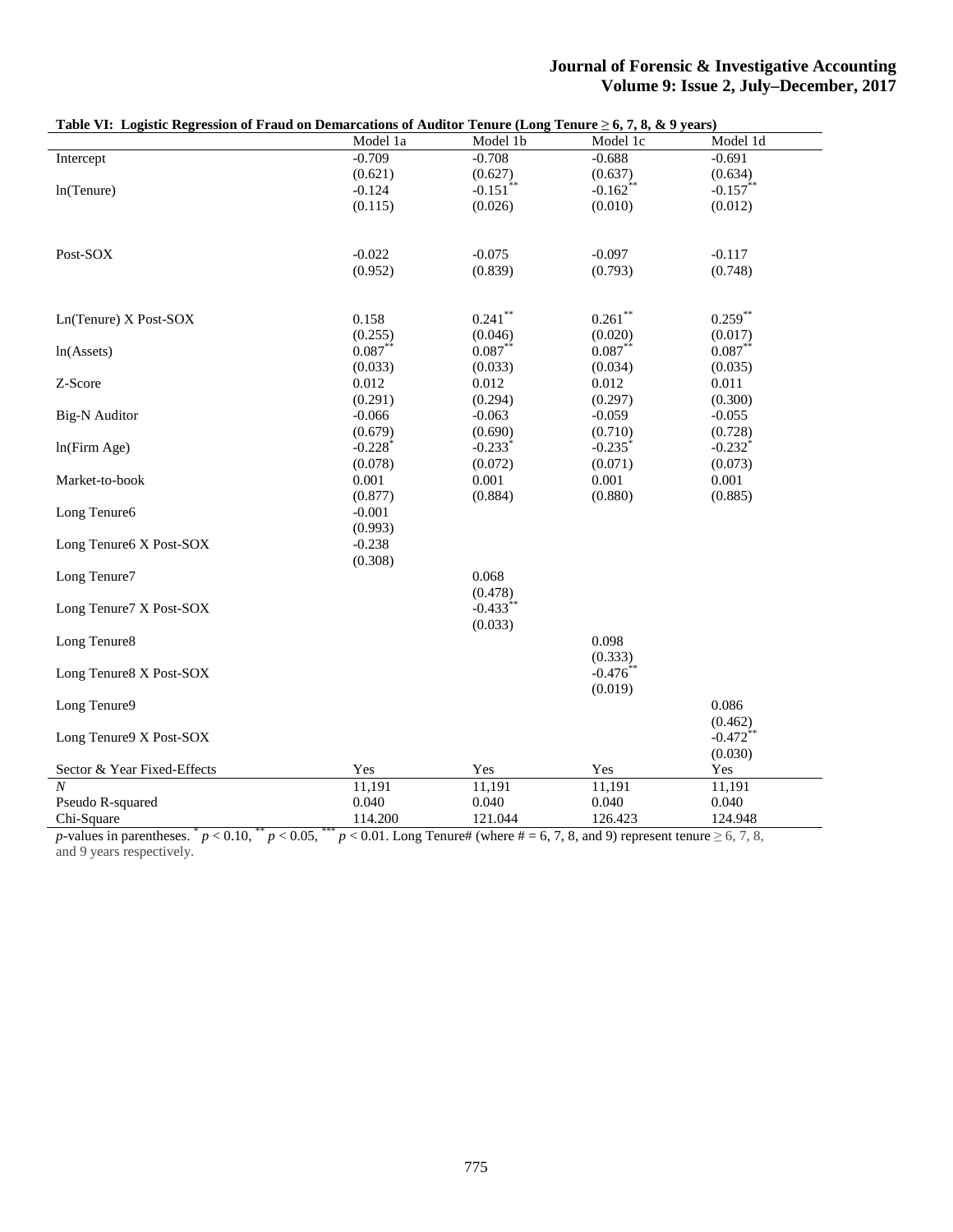|                             | Model 2a              | Model 2b              | Model 2c              | Model 2d         |
|-----------------------------|-----------------------|-----------------------|-----------------------|------------------|
| Intercept                   | $-0.760$              | $-0.750$              | $-0.711$              | $-0.709$         |
|                             | (0.600)               | (0.610)               | (0.628)               | (0.628)          |
| ln(Tenure)                  | $-0.102$              | $-0.128$              | $-0.146$              | $-0.140$         |
|                             | (0.366)               | (0.242)               | (0.155)               | (0.125)          |
|                             |                       |                       |                       |                  |
| Post-SOX                    | 0.097                 | $-0.028$              | $-0.144$              | $-0.237$         |
|                             | (0.831)               | (0.953)               | (0.762)               | (0.618)          |
| <b>Short Tenure</b>         | 0.055                 | 0.046                 | 0.029                 | 0.026            |
|                             | (0.637)               | (0.705)               | (0.810)               | (0.816)          |
| Short Tenure X Post-SOX     | $-0.131$              | $-0.045$              | 0.056                 | 0.129            |
|                             | (0.551)               | (0.853)               | (0.828)               | (0.621)          |
| Ln(Tenure) X Post-SOX       | 0.121                 | 0.219                 | 0.277                 | $0.310^{*}$      |
|                             | (0.482)               | (0.210)               | (0.113)               | (0.074)          |
| ln(A <sub>s</sub> )         | $0.087***$            | $0.087**$             | $0.087**$             | $0.086***$       |
|                             | (0.033)               | (0.033)               | (0.034)               | (0.035)          |
| Z-Score                     | 0.012                 | 0.012                 | 0.012                 | 0.011            |
|                             | (0.291)               | (0.293)               | (0.296)               | (0.300)          |
| <b>Big-N</b> Auditor        | $-0.064$              | $-0.062$              | $-0.059$              | $-0.054$         |
|                             | (0.684)               | (0.695)               | (0.712)               | (0.732)          |
| ln(Firm Age)                | $-0.229$ <sup>*</sup> | $-0.234$ <sup>*</sup> | $-0.237$ <sup>*</sup> | $-0.236^*$       |
|                             |                       | (0.071)               | (0.068)               |                  |
| Market-to-book              | (0.076)<br>0.001      | 0.001                 | 0.001                 | (0.069)<br>0.001 |
|                             |                       |                       |                       |                  |
|                             | (0.874)               | (0.886)               | (0.890)               | (0.903)          |
| Long Tenure6                | 0.002                 |                       |                       |                  |
|                             | (0.980)               |                       |                       |                  |
| Long Tenure6 X Post-SOX     | $-0.264$              |                       |                       |                  |
|                             | (0.200)               |                       |                       |                  |
| Long Tenure7                |                       | 0.061                 |                       |                  |
|                             |                       | (0.548)               |                       |                  |
| Long Tenure7 X Post-SOX     |                       | $-0.426$              |                       |                  |
|                             |                       | (0.032)               |                       |                  |
| Long Tenure8                |                       |                       | 0.091                 |                  |
|                             |                       |                       | (0.384)               |                  |
| Long Tenure8 X Post-SOX     |                       |                       | $-0.481$ <sup>*</sup> |                  |
|                             |                       |                       | (0.023)               |                  |
| Long Tenure9                |                       |                       |                       | 0.079            |
|                             |                       |                       |                       | (0.487)          |
| Long Tenure9 X Post-SOX     |                       |                       |                       | $-0.504$ **      |
|                             |                       |                       |                       | (0.030)          |
| Sector & Year Fixed-Effects | Yes                   | Yes                   | Yes                   | Yes              |
| $\overline{N}$              | 11191                 |                       |                       |                  |
|                             |                       | 11191                 | 11191                 | 11191            |
| Pseudo R-squared            | 0.040                 | 0.040                 | 0.040                 | 0.040            |
| Chi-Square                  | 121.400               | 126.412               | 127.180               | 124.982          |

*p*-values in parentheses.  $p < 0.10$ ,  $p < 0.05$ ,  $p < 0.01$ . Long Tenure# (where  $\# = 6, 7, 8$ , and 9) represent tenure  $\geq 6, 7, 8$ , and 9 years respectively.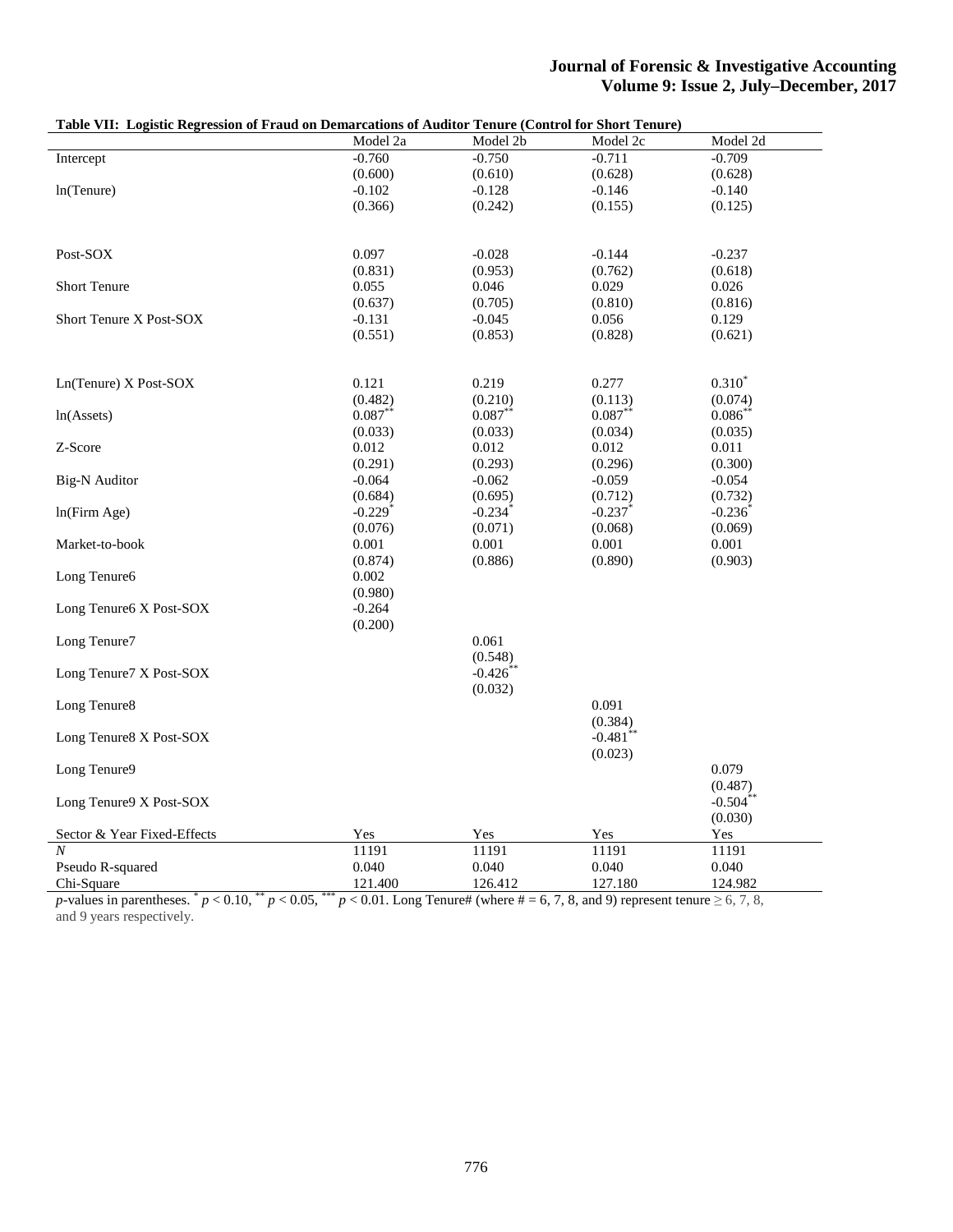#### **References**

- AICPA. (2002). AU 316: Consideration of fraud in a financial statement audit. <http://www.aicpa.org/Research/Standards/AuditAttest/DownloadableDocuments/AU-00316.pdf>
- Brown-Liburd, H., J. Cohen and G. Trompeter. (2013). Effects of earnings forecast and heightened professional skepticism on the outcomes of client-auditor negotiation. *Journal of Business Ethics* 116 (2): 311–316*.*
- Carcello, J. V. and A. L. Nagy. (2004). Audit firm tenure and fraudulent financial reporting. *Auditing: A Journal of Practice & Theory*, *23*(2): 55–69.
- Carey, P. and R. Simnett (2006) Audit Partner Tenure and Audit Quality. *The Accounting Review*: 81 (3, May): 653–676.
- Casterella, J. R. and D. Johnston. (2013). Can the academic literature contribute to the debate over mandatory audit firm rotation? *Research in Accounting Regulation*, *25*(1): 108–116.
- Cenker, W. J. and A. L. Nagy. (2008). Auditor resignations and auditor industry specialization. *Accounting Horizons* 22(3): 279–295.
- Cohen, J., G. Krishnamoorthy and A. Wright. (2010). Corporate governance in the post-Sarbanes-Oxley era: Auditors' experiences. *Contemporary Accounting Research* 27(3): 751–786.
- Choi, J., C. Kim, J. Kim, and Y. Zang. (2010). Audit office size, audit quality, and audit pricing. *AUDITING: A Journal of Practice & Theory*: 29 (1, May): 73–97.
- DeAngelo, L. E. (1981). Auditor size and audit quality. *Journal of accounting and economics*, *3*(3): 183–199.
- Efendi, J., A. Srivastava, and E. Swanson. (2007). Why do corporate managers misstate financial statements? The role of option compensation and other factors. *Journal of Financial Economics* 85 (3): 667–708.
- Fama, E. F. and K. R. French. (1997). Industry costs of equity. *Journal of financial economics*, *43*(2): 153–193.
- Feroz, E. H., K. Park and V. S. Pastena. (1991). Studies on accounting institutions in markets and organizations. *Journal of Accounting Research* 29: 107–142.
- Foster, B. P., G. McClain, and T. Shastri. (2010). Impact on pre-and post-Sarbanes-Oxley users' perceptions by incorporating the auditor's fraud detection responsibility into the auditor's internal control report. *Research in Accounting Regulation* 22 (1): 107–113.
- Francis, J. R. and J. Krishnan. (1999). Accounting Accruals and Auditor Reporting Conservatism. *Contemporary Accounting Research*, 16(1): 135–165.Geiger, M. A., and K. Raghunandan, K. (2002). Auditor tenure and audit reporting failures. *Auditing: A Journal of Practice & Theory*, *21*(1), 67–78.
- Gul, F. A., B. L. Jaggi, and G. V. Krishnan. (2007). Auditor independence: evidence on the joint effects of auditor tenure and nonaudit fees. *Auditing: A Journal of Practice & Theory* 26 (2):117–142.
- Gul, F. A., S. Y. K. Fung, and B. Jaggi. (2009). Earnings quality: Some evidence on the role of auditor tenure and auditors' industry expertise. *Journal of Accounting and Economics* 47 (3): 265–287.
- Johnson, V. E., I. K., Khurana, and J. K. Reynolds. (2002). Audit‐Firm Tenure and the Quality of Financial Reports. *Contemporary Accounting Research*, 19(4): 637–660.
- Kadous, K. (2000). The effects of audit quality and consequence severity on juror evaluations of auditor responsibility for plaintiff losses. *The Accounting Review*: 75 (3, July): 327–341.
- Kadous, K. (2001). Improving jurors' evaluations of auditors in negligence cases. *Contemporary Accounting Research*, 18: 425–444
- Knechel, W. R., V. Naiker, and G. Pacheco. (2007). Does auditor industry specialization matter? Evidence from market reaction to auditor switches. *Auditing: A Journal of Practice & Theory* 26(1): 19–45.
- Knechel, W. R., and A. Vanstraelen, (2007). The relationship between auditor tenure and audit quality implied by going concern opinions. *AUDITING: A journal of practice & theory*, *26*(1), 113–131.